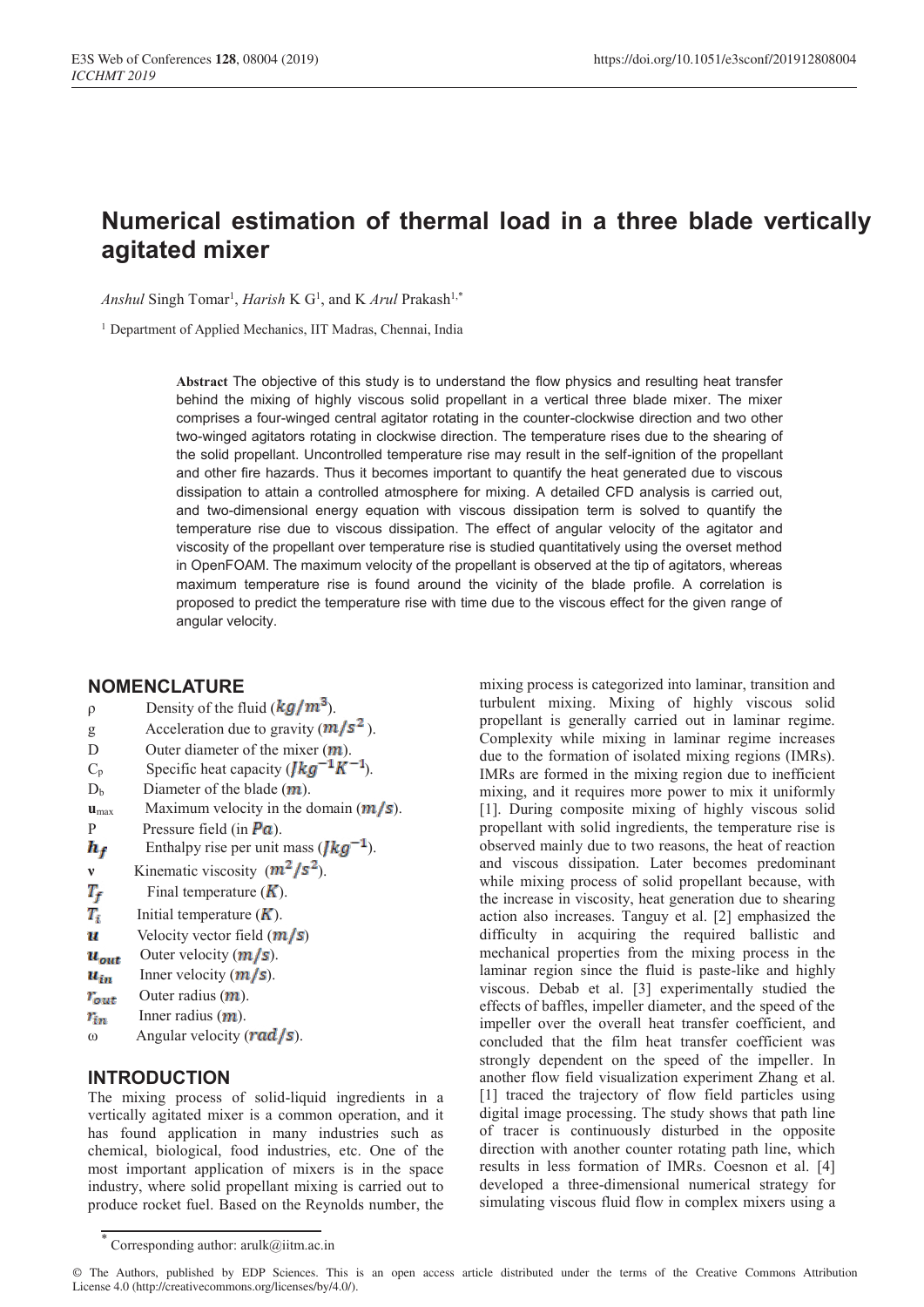virtual finite element method introduced by Bertrand et al. [5] based upon the fictitious domain method. The kinetic constraints were imposed through Lagrange multipliers on internal blades which were discretized using control points. The mixers used in the present are of two types, horizontal sigma mixers and vertical change-can mixers. For increasing production capacity of these mixers in space industries, the development of such a large scale mixer is carried out for the first time in India. Presently PIV technology and experimental works are carried out to understand the flow physics behind mixing, but these are time-consuming. In this work for the very first-time complex mixing process is simulated using OpenFOAM and viscous heating is approximated.



**Fig. 1.** Computational domain for study

### **ANALYSIS AND MODELLING**

The governing equations for simulating the incompressible and transient mixing process of highly viscous solid propellant includes solving the Navier-Stokes equation coupled with energy equation. Mass conservation is represented by Equation 1. Equation 2 shows the conservation of momentum equation where  $\nu \nabla^2 u$  term represents the momentum transfer due to viscosity, which is dominant in the solid propellant due to its high viscosity.

$$
\frac{\partial \rho}{\partial t} + \nabla \cdot (\rho \mathbf{u}) = 0 \tag{1}
$$

$$
\frac{\partial u}{\partial t} + (u, \nabla)u = -\frac{1}{\rho}\nabla p + v\nabla^2 u \qquad (2)
$$

The higher viscosity of mixing ingredients promotes the formation of IMRs due to lesser transport of momentum to adjacent particles. Equation 3 describes the conservation of energy.

$$
\frac{\partial T}{\partial t} + v \cdot \nabla T = \frac{k}{\rho C_p} \nabla^2 T + \frac{(\mu \phi_v)}{\rho C_p} \quad (3)
$$

$$
(\mu \phi_v) = 2\mu \left[ \left( \frac{\partial u_x}{\partial x} \right)^2 + \left( \frac{\partial u_y}{\partial y} \right)^2 - \frac{1}{3} (\nabla \cdot \mathbf{u})^2 \right] + \mu \left[ \frac{\partial u_y}{\partial x} + \frac{\partial u_x}{\partial y} \right]^2 \tag{4}
$$

$$
h_f = C_p (T_f - T_i) \tag{5}
$$

In Equation 3,  $(\mu \phi_v)$  term represents the heat interaction taking place due to the effect of shearing while mixing. During the mixing process of highly viscous solid propellant heat generation due to viscous effects dominates the heat of reaction, in this work viscous dissipation term is approximated using finite volume discretization. Equation 5 is used to calculate the enthalpy rise in the process, where  $T_f$  represents the final temperature rise due to viscous dissipation of heat. Continuity equation along with momentum and energy equation are solved, subjected to the initial and boundary condition as discussed in the next section.

The computational domain, as shown in Figure 1, consists of three agitators of diameter  $1.4$   $m$ . Two agitators with two vanes are at an offset distance of 0.8  **with the center blade. Agitator with four vanes is** rotating at 6.28 **rad/s** in the anti-clockwise direction, and other two agitators with two vanes are rotating at 6.28 **rad/s** in the clockwise direction. Overset zone conformal to geometry is used. Dynamic viscosity of solid propellant as  $450$  **Pa.s** is adopted. The temperature and pressure are initialized at 300  $\boldsymbol{K}$  and 1 bar respectively over the domain. The outer wall of the mixer is subjected to no-slip and agitators are subjected to moving wall velocity boundary conditions. The outer wall and agitator are constrained to zero pressure and temperature gradient.

An open-source C++ toolbox named OpenFOAM for CFD simulations is used. In this work, we choose the PIMPLE algorithm for solving incompressible and transient two dimensional Navier-Stokes equation. PIMPLE is a combination of PISO (Pressure Implicit and Splitting of Operator) and SIMPLE(Semi-Implicit Method For Pressure Linked Equation). PIMPLE solver is used for better stability since the maximum Courant



**Fig. 2.** Taylor-Couette flow using overset method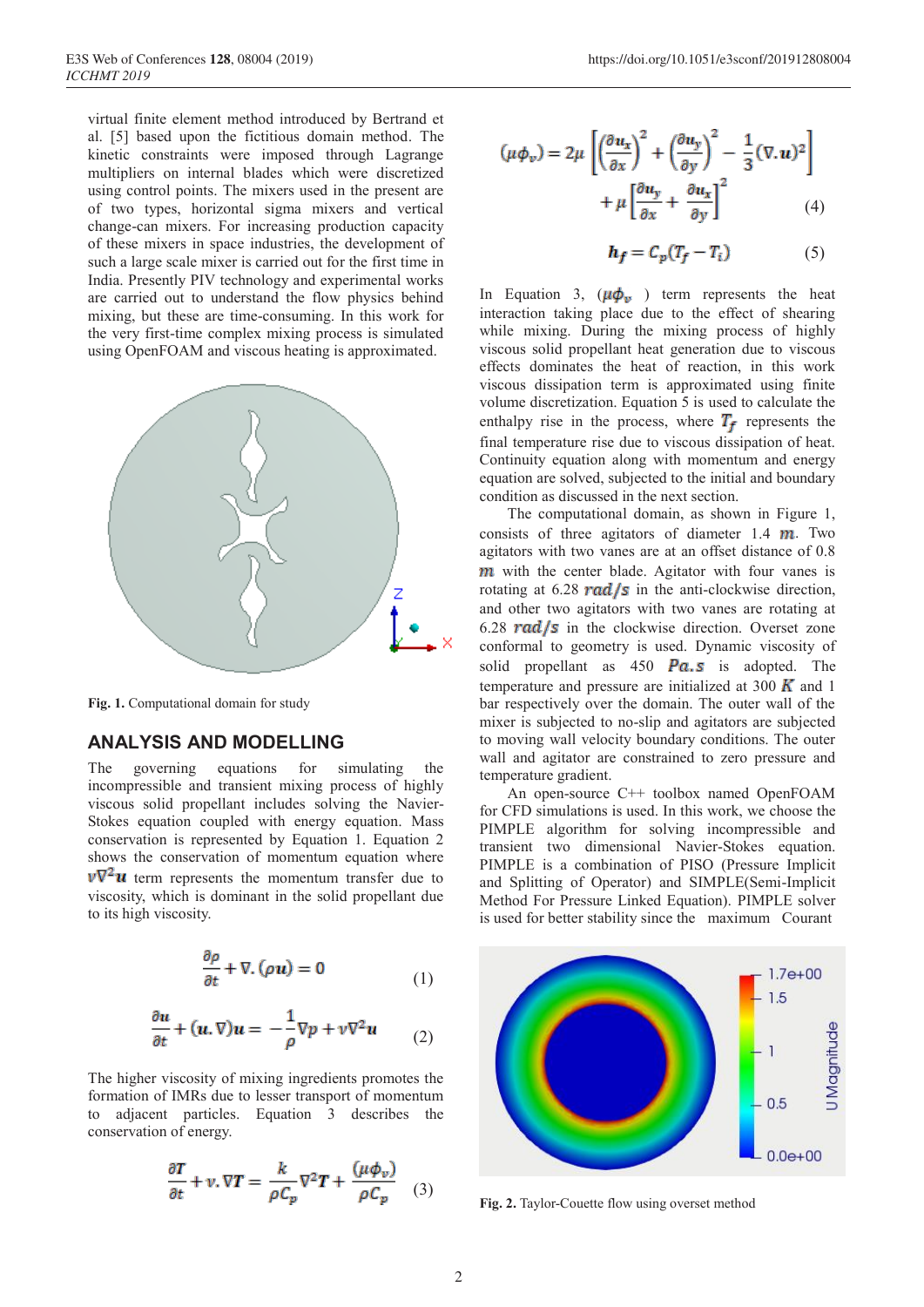

**Fig. 3.** Comparison of CFD result with analytical solution

Table 1 Grid independence study

| Number of elements | $\mathbf{u}_{\text{max}}(\mathbf{m}/s)$ |
|--------------------|-----------------------------------------|
| 83478              | 2.05339                                 |
| 103010             | 2.09372                                 |
| 128693             | 2.08663                                 |

number is consistently above 1. Due to the complex motion of the blade and inter-meshing of vanes overset method is used. For interpolation of data in overset mesh, inverse distance method is used. The gauss-linear scheme is used to solve for the gradients of pressure, velocity and temperature terms. The divergence of velocity is solved by implementing Gauss-linear upwind scheme. In this work, the effect of angular velocity and viscosity over the average temperature rise is studied.

The present solver has been validated using Taylor-Couette flow, which consists of two concentric cylinders, as shown in Figure 2. The inner cylinder moves with an angular velocity of 6.28  $rad/s$ , and the outer cylinder is stationary. Analytical solution for Taylor-Couette flow is given by Equation 6.

$$
u(r) = Ar + \frac{B}{r}
$$
  
(6)  

$$
A = \frac{u_{out}r_{out} - u_{in}r_{in}}{r_{out}^2 - r_{in}^2}
$$
  

$$
B = u_{in}r_{in} - Ar_{in}^2
$$

 Radial velocity profile obtained with overset and the analytical solution is in reasonable agreement, as shown in Figure 3. Grid independence study is carried out as shown in Table 1. Since an increase in the number of elements from 1,03,010 to 1,28,693 does not change **u**max significantly, grid corresponding to 1,03,010 elements is chosen for this study.

#### **RESULT AND DISCUSSION**

To understand the flow physics behind complex mixing process of solid propellant CFD simulations are performed over three agitator system. The velocity and temperature contours are plotted in Figure 4 and Figure 5, respectively. Uniform wetting of solid propellant is predicted due to minimum clearance between the wing of the outer agitator and central agitator. Critical zones during mixing are identified on contours, and the possible formation of IMRs is predicted in the regions far from the agitators. Temperature rise due to viscous dissipation is quantified, and effect of the temperature rise is predicted within the region covered by the outer agitator. Due to the excessive time taken by the overset method, a correlation is proposed to predict the temperature rise over further time steps.

#### **Velocity and temperature contours**

Velocity contours are obtained with central agitator along with other two agitator rotating at 6.28  $rad/s$ . As shown in Figure 4, the maximum velocity of 2.093  $m/s$ is observed near the tip of agitators. Due to the high viscosity of solid propellant very slow advection of velocity is observed towards the mixer wall and momentum transfer in far regions from agitator profile is found to be minimum. Due to less momentum transfer possibility for formation of IMRs increases rapidly. Formation of IMRs represent the improper wetting of solid ingredients and hence for getting better ballistic and mechanical properties from the fuel generated by mixer additional power is required.

In the temperature contour, as shown in Figure 5 temperature rise due to viscous heating is approximated using OpenFOAM. The central agitator is rotated with 6.28 **rad/s** in the counter-clockwise direction, and the other two agitators are rotated with 6.28  $rad/s$  in the clockwise direction. The maximum temperature rise of 0.54 K with enthalpy rise of 540  $\int \frac{kq^{-1}}{s}$  is observed for 20 seconds of simulation. Due to the high viscosity of solid propellant and low angular velocity of agitator, diffusion of heat in far regions from agitator is found to be less.



**Fig. 4.** Velocity contour at time = 0.25, 0.5, 0.75 and 1.0 seconds respectively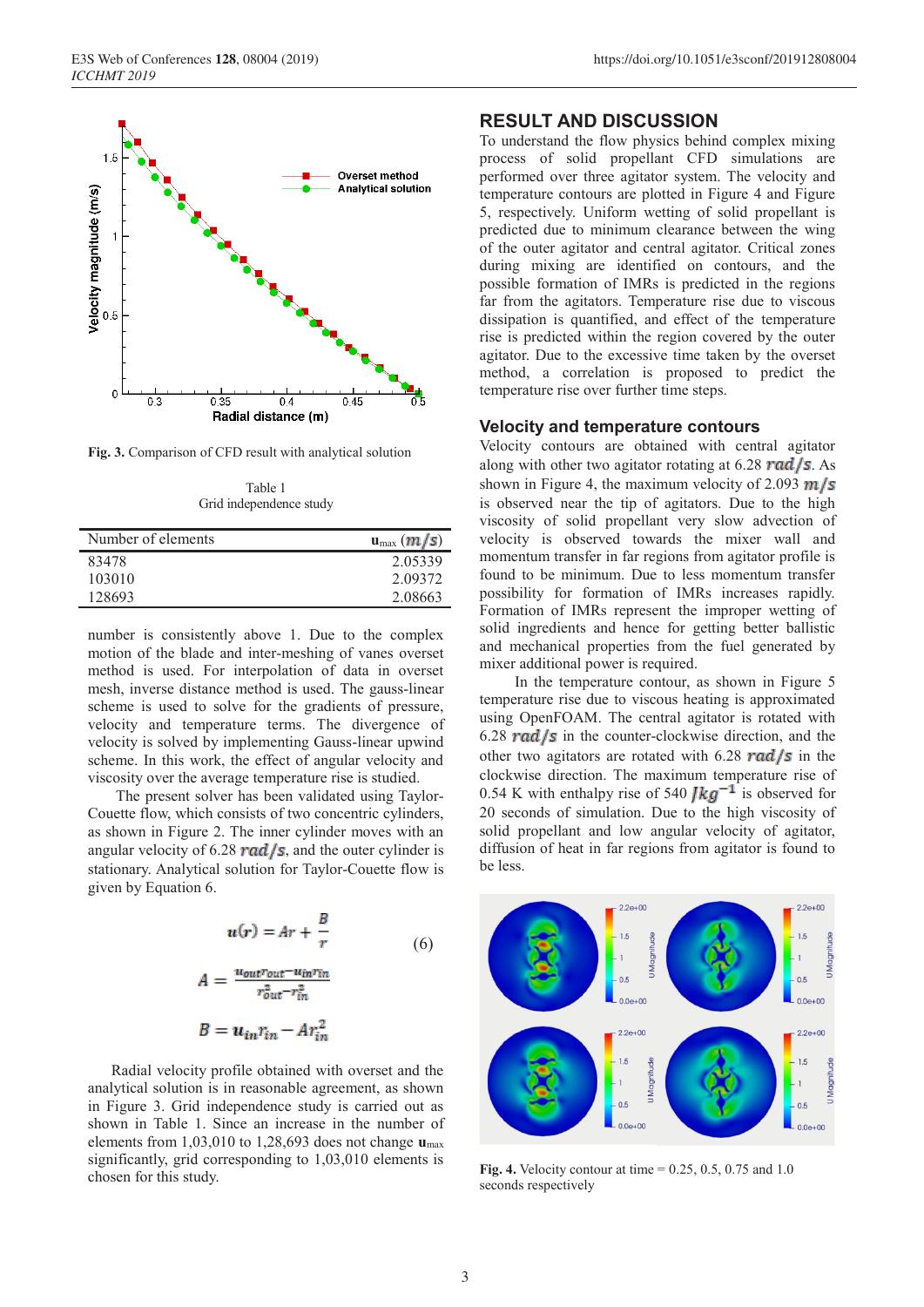

**Fig. 5.** Temperature contour at time = 5, 10, 15 and 20 seconds respectively



**Fig. 6.** Effect of angular velocity over temperature rise

#### **Effect of angular velocity and viscosity over maximum temperature rise**

For understanding the effect of angular velocity and viscosity over temperature rise due to viscous heating, CFD simulations are carried out for different angular velocities and viscosity and plots are obtained as shown in Figure 6 and Figure 7. In both Figures, an initial rapid rise in temperature is observed because of the higher temperature gradient between adjacent particles of solid propellant. With time, temperature gradient value decreases and uniform rise in temperature is seen. For increasing mixing efficiency, increase in angular velocity is not viable as temperature rise also increases as can be seen in Figure 6. With an increase in angular velocity, the rate of advection is accelerated which results in increasing the maximum temperature rise as shown in Figure 6. The maximum temperature rise of 28.4  $\boldsymbol{K}$  is observed for 60 seconds of simulation with angular velocity of 40  $rad/s$ .

 Effect of viscosity over temperature rise is found to be having a lower impact as a maximum temperature rise of 3.4 K with an enthalpy rise of 3400  $\mu$ g<sup>-1</sup> is observed for dynamic viscosity of 1050  $\overline{Pa}$ . S. With an increase in viscosity of propellant, the power required

for mixing increases hence more amount of mechanical energy is converted to heat which increases the temperature of solid propellant as shown in Figure 7.



**Fig. 7.** Effect of viscosity over temperature rise

Simulation run time for getting 60 seconds of simulation with  $\Delta t = 0.025$  s was approximately 16 hours. Due to excessive time taken by CFD simulation, a correlation is proposed in Equation 7 using nonlinear regression analysis for predicting the temperature rise due to the shearing effect,

$$
y = a + bx_1 + cx_2 + dx_1^2 + ex_2^2 + fx_1x_2 \quad (7)
$$

| Table 2                                  |            |  |  |
|------------------------------------------|------------|--|--|
| Variable value with 99% confidence level |            |  |  |
| Variable                                 | Value      |  |  |
| a                                        | 299.159    |  |  |
| h                                        | 0.0604     |  |  |
| c                                        | $-0.0738$  |  |  |
| d                                        | $-0.00207$ |  |  |
| e                                        | 0.0047     |  |  |
|                                          | 0.0129     |  |  |



**Fig. 8.** Comparison of CFD results with correlation within ±1 % error